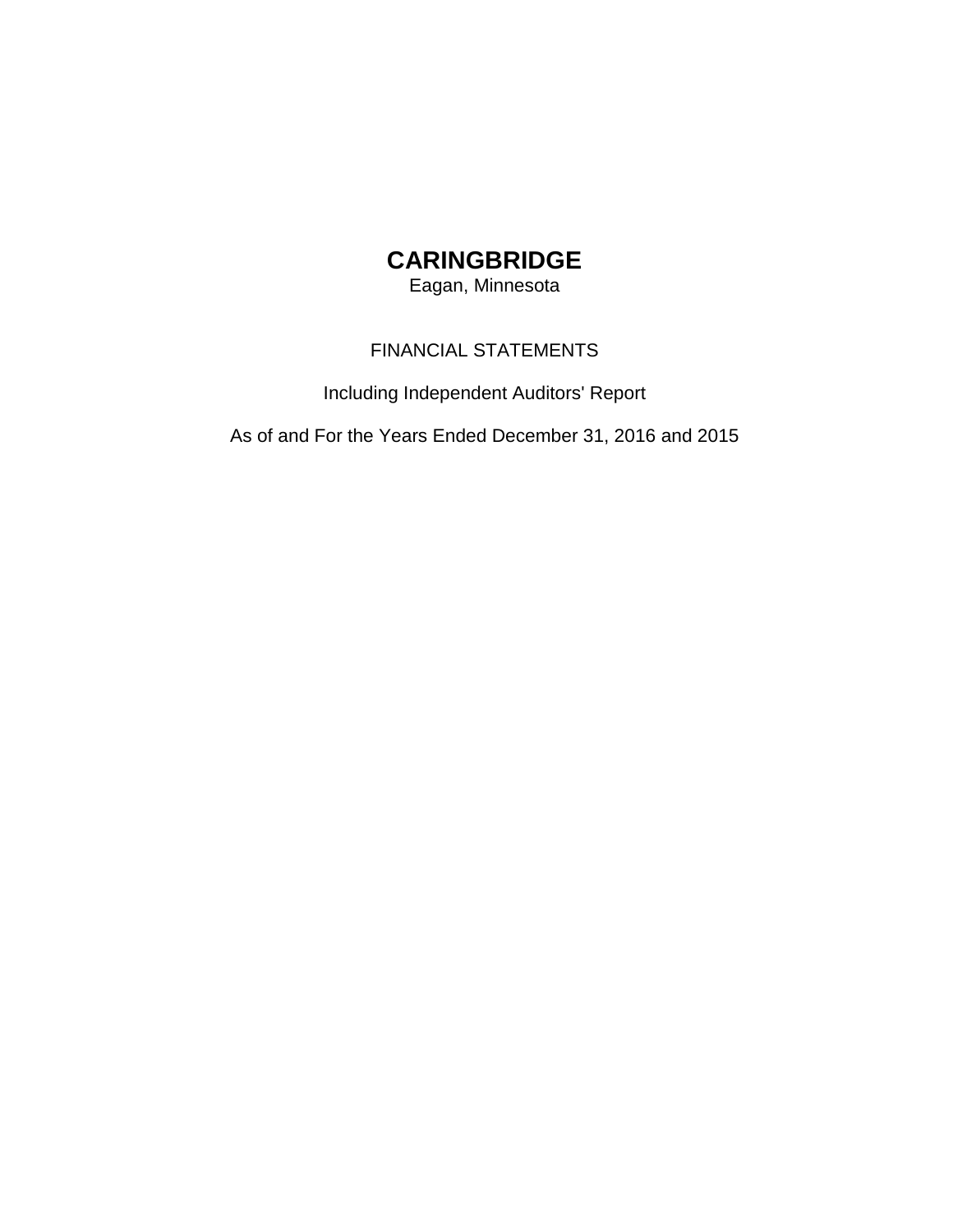# TABLE OF CONTENTS

| Independent Auditors' Report            | 1        |
|-----------------------------------------|----------|
| <b>Statements of Financial Position</b> | 2        |
| <b>Statements of Activities</b>         | 3        |
| <b>Statements of Functional Expense</b> | 4        |
| <b>Statements of Cash Flows</b>         | 5        |
| <b>Notes to Financial Statements</b>    | $6 - 16$ |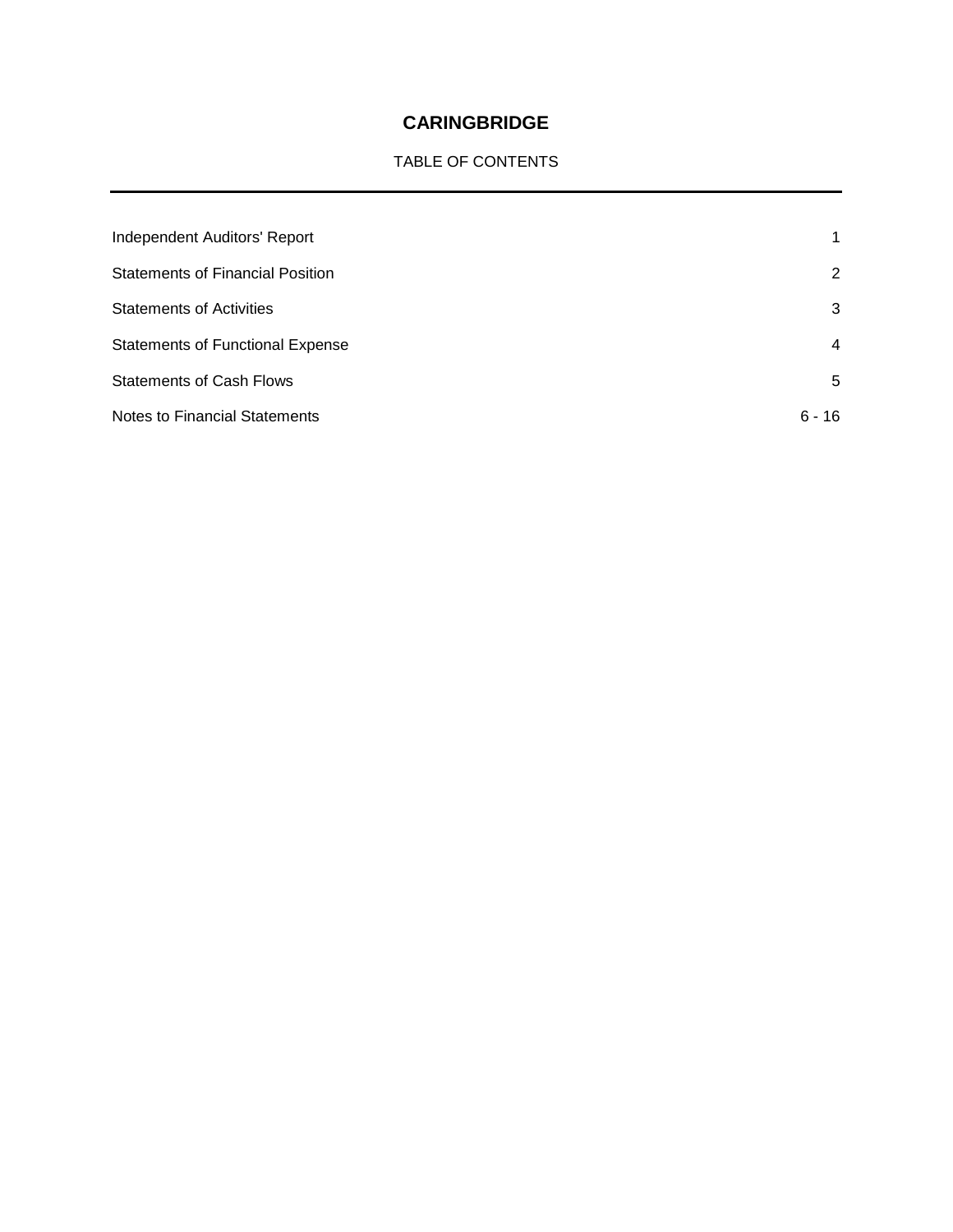

# INDEPENDENT AUDITORS' REPORT

To the Board of Directors **CaringBridge** Eagan, Minnesota

We have audited the accompanying financial statements of CaringBridge (the "Organization"), which comprise the statements of financial position as of December 31, 2016 and 2015, and the related statements of activities, functional expenses and cash flows for the years then ended, and the related notes to the financial statements.

# *Management's Responsibility for the Financial Statements*

Management is responsible for the preparation and fair presentation of these financial statements in accordance with accounting principles generally accepted in the United States of America; this includes the design, implementation, and maintenance of internal control relevant to the preparation and fair presentation of financial statements that are free from material misstatement, whether due to fraud or error.

# *Auditors' Responsibility*

Our responsibility is to express an opinion on these financial statements based on our audits. We conducted our audits in accordance with auditing standards generally accepted in the United States of America. Those standards require that we plan and perform the audits to obtain reasonable assurance about whether the financial statements are free from material misstatement.

An audit involves performing procedures to obtain audit evidence about the amounts and disclosures in the financial statements. The procedures selected depend on the auditors' judgment, including the assessment of the risks of material misstatement of the financial statements, whether due to fraud or error. In making those risk assessments, the auditor considers internal control relevant to the entity's preparation and fair presentation of the financial statements in order to design audit procedures that are appropriate in the circumstances, but not for the purpose of expressing an opinion on the effectiveness of the entity's internal control. Accordingly, we express no such opinion. An audit also includes evaluating the appropriateness of accounting policies used and the reasonableness of significant accounting estimates made by management, as well as evaluating the overall presentation of the financial statements.

We believe that the audit evidence we have obtained is sufficient and appropriate to provide a basis for our audit opinion.

# *Opinion*

In our opinion, the financial statements referred to above present fairly, in all material respects, the financial position of the Organization as of December 31, 2016 and 2015, and the changes in its net assets and its cash flows for the years then ended in accordance with accounting principles generally accepted in the United States of America.

Baker Tilly Virchaw Krause, LLP

Minneapolis, Minnesota March 9, 2017

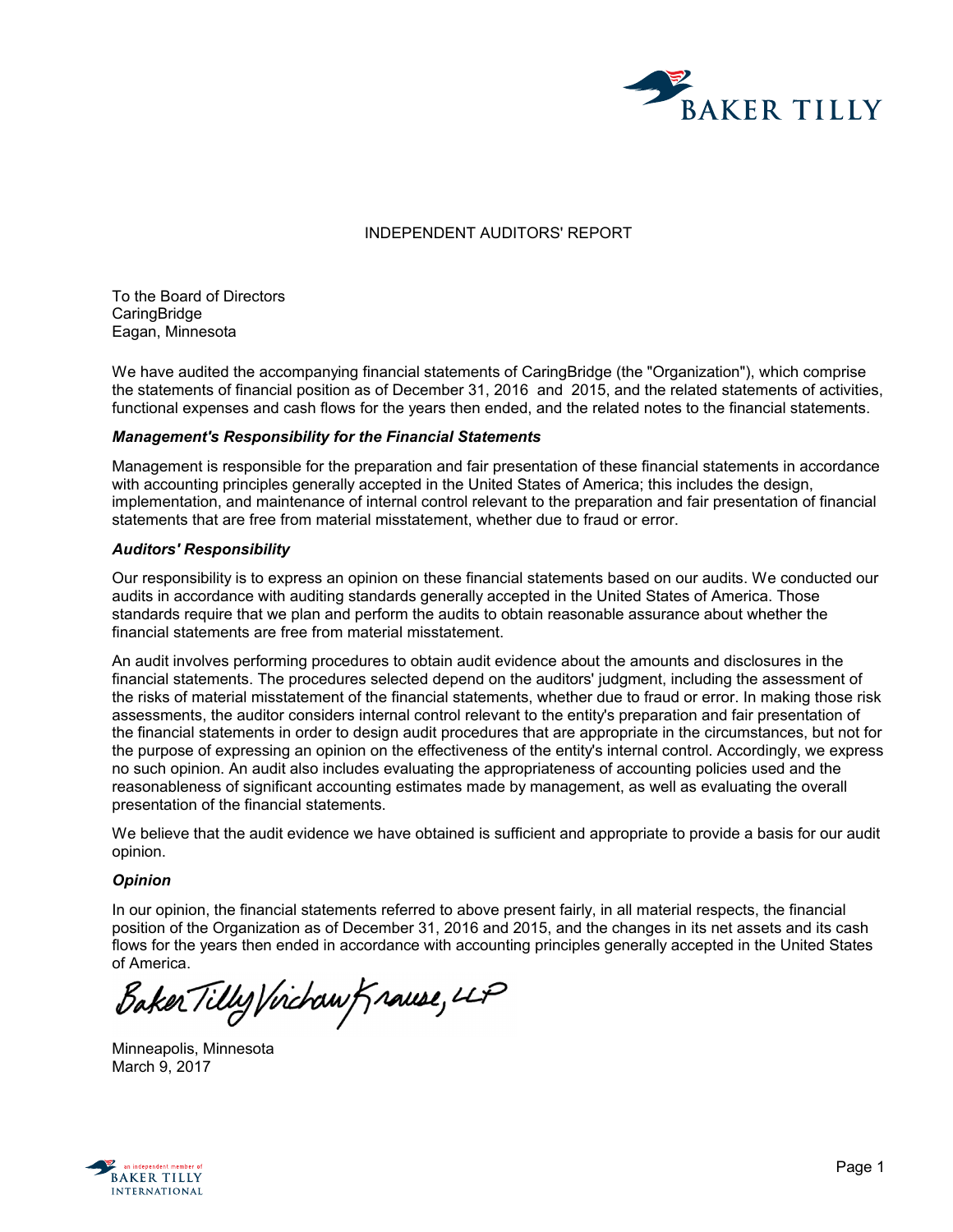# STATEMENTS OF FINANCIAL POSITION As of December 31, 2016 and 2015

| <b>ASSETS</b>                                      |                 |                 |
|----------------------------------------------------|-----------------|-----------------|
|                                                    | 2016            | 2015            |
| <b>CURRENT ASSETS</b>                              |                 |                 |
| Cash and cash equivalents                          | \$3,521,292     | \$3,729,358     |
| Inventory                                          | 1,855           | 2,864           |
| Prepaid expenses                                   | 38,074          | 85,961          |
| <b>Total Current Assets</b>                        | 3,561,221       | 3,818,183       |
| <b>OTHER ASSETS</b>                                |                 |                 |
| <b>Endowment investments</b>                       | 207,172         | 203,147         |
| Investments                                        | 618,564         | 512,826         |
| Other assets                                       | 15,300          | 13,333          |
| <b>Fixed assets</b>                                |                 |                 |
| Furniture and equipment                            | 808,580         | 686,557         |
| Leasehold improvements                             | 423,458         | 23,531          |
| Website and mobile phone applications              | 2,271,306       | 1,740,942       |
| Less: Amortization and depreciation                | (2,370,323)     | (2,047,437)     |
| <b>Total Fixed Assets</b>                          | 1,133,021       | 403,593         |
| <b>Total Other Assets</b>                          | 1,974,057       | 1,132,899       |
| <b>TOTAL ASSETS</b>                                | \$<br>5,535,278 | \$<br>4,951,082 |
| <b>LIABILITIES AND NET ASSETS</b>                  |                 |                 |
| <b>CURRENT LIABILITIES</b>                         |                 |                 |
| Accounts payable                                   | \$<br>91,425    | \$<br>183,230   |
| Accrued expenses                                   | 225,244         | 121,678         |
| Capital lease liability, current maturities        | 73,582          |                 |
| <b>Total Current Liabilities</b>                   | 390,251         | 304,908         |
| <b>LONG TERM LIABILITIES</b>                       |                 |                 |
| Deferred leasehold improvements                    | 365,181         |                 |
| Capital lease liability, net of current maturities | 55,189          |                 |
| <b>Total Long Term Liabilities</b>                 | 420,370         |                 |
| <b>TOTAL LIABILITIES</b>                           | 810,621         | 304,908         |
| <b>NET ASSETS</b>                                  |                 |                 |
| Unrestricted                                       | 4,517,485       | 4,443,027       |
| Temporarily restricted                             | 7,172           | 3,147           |
| Permanently restricted                             | 200,000         | 200,000         |
| <b>Total Net Assets</b>                            | 4,724,657       | 4,646,174       |
| <b>TOTAL LIABILITIES AND NET ASSETS</b>            | \$ 5,535,278    | \$<br>4,951,082 |
|                                                    |                 |                 |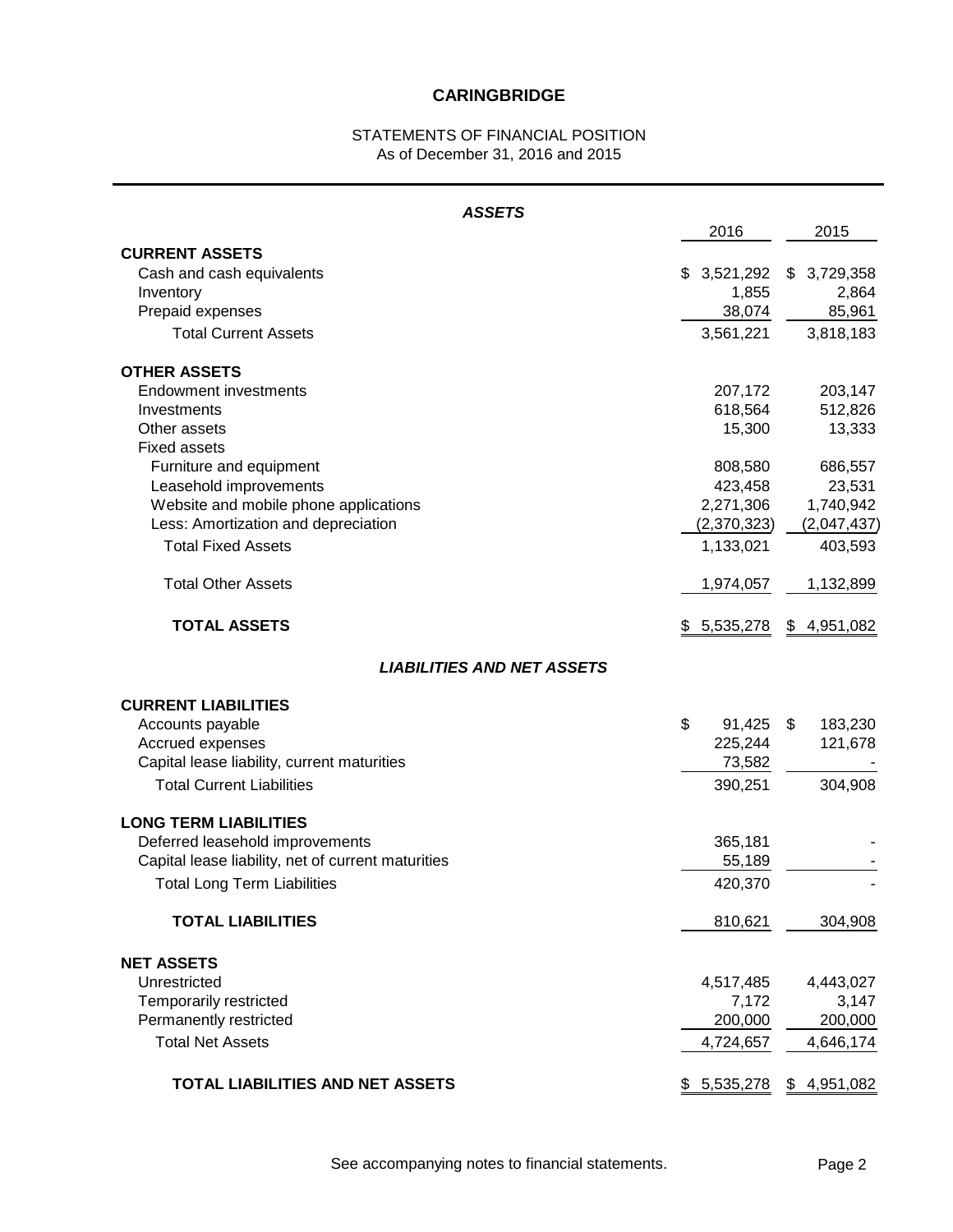#### STATEMENTS OF ACTIVITIES For the Years Ended December 31, 2016 and 2015

|                                        |                    | 2016                      |                           |              |                |                           | 2015                      |                 |  |  |  |  |
|----------------------------------------|--------------------|---------------------------|---------------------------|--------------|----------------|---------------------------|---------------------------|-----------------|--|--|--|--|
|                                        | Unrestricted       | Temporarily<br>Restricted | Permanently<br>Restricted | Total        | Unrestricted   | Temporarily<br>Restricted | Permanently<br>Restricted | Total           |  |  |  |  |
| <b>REVENUE AND OTHER SUPPORT</b>       |                    |                           |                           |              |                |                           |                           |                 |  |  |  |  |
| Contributions                          | \$<br>6,524,085 \$ | 90,000 \$                 | \$<br>$\sim$              | 6,614,085 \$ | 6,601,934 \$   | 65,000 \$                 | $\sim$                    | \$<br>6,666,934 |  |  |  |  |
| Donated services                       | 699,643            |                           |                           | 699,643      | 585,422        |                           |                           | 585,422         |  |  |  |  |
| Investment income                      | 11,988             | 4,025                     |                           | 16,013       | 15,761         | 3,147                     | $\overline{\phantom{0}}$  | 18,908          |  |  |  |  |
| Other income                           | 110,314            |                           |                           | 110,314      | 100,404        |                           |                           | 100,404         |  |  |  |  |
| Unrelated business income              | 12,360             |                           |                           | 12,360       | 21,189         |                           |                           | 21,189          |  |  |  |  |
| Net assets released from restrictions  | 90,000             | (90,000)                  |                           |              | 65,000         | (65,000)                  |                           |                 |  |  |  |  |
| <b>Total Revenue and Other Support</b> | 7,448,390          | 4,025                     |                           | 7,452,415    | 7,389,710      | 3,147                     |                           | 7,392,857       |  |  |  |  |
| <b>EXPENSES</b>                        |                    |                           |                           |              |                |                           |                           |                 |  |  |  |  |
| Program expenses                       | 5,404,762          |                           | $\blacksquare$            | 5,404,762    | 4,751,296      |                           | ٠                         | 4,751,296       |  |  |  |  |
| Management and general                 | 1,058,908          |                           |                           | 1,058,908    | 910,527        |                           |                           | 910,527         |  |  |  |  |
| Fundraising                            | 910,262            |                           |                           | 910,262      | 832,403        |                           |                           | 832,403         |  |  |  |  |
| <b>Total Expenses</b>                  | 7,373,932          |                           |                           | 7,373,932    | 6,494,226      |                           |                           | 6,494,226       |  |  |  |  |
| <b>CHANGE IN NET ASSETS</b>            | 74,458             | 4,025                     |                           | 78,483       | 895,484        | 3,147                     |                           | 898,631         |  |  |  |  |
| NET ASSETS - Beginning of year         | 4,443,027          | 3,147                     | 200,000                   | 4,646,174    | 3,547,543      |                           | 200,000                   | 3,747,543       |  |  |  |  |
| <b>NET ASSETS - END OF YEAR</b>        | 4,517,485 \$<br>S  | 7,172                     | - \$<br>200,000<br>\$     | 4,724,657    | 4,443,027<br>S | 3,147<br>\$               | \$<br>200,000             | \$<br>4,646,174 |  |  |  |  |

See accompanying notes to financial statements.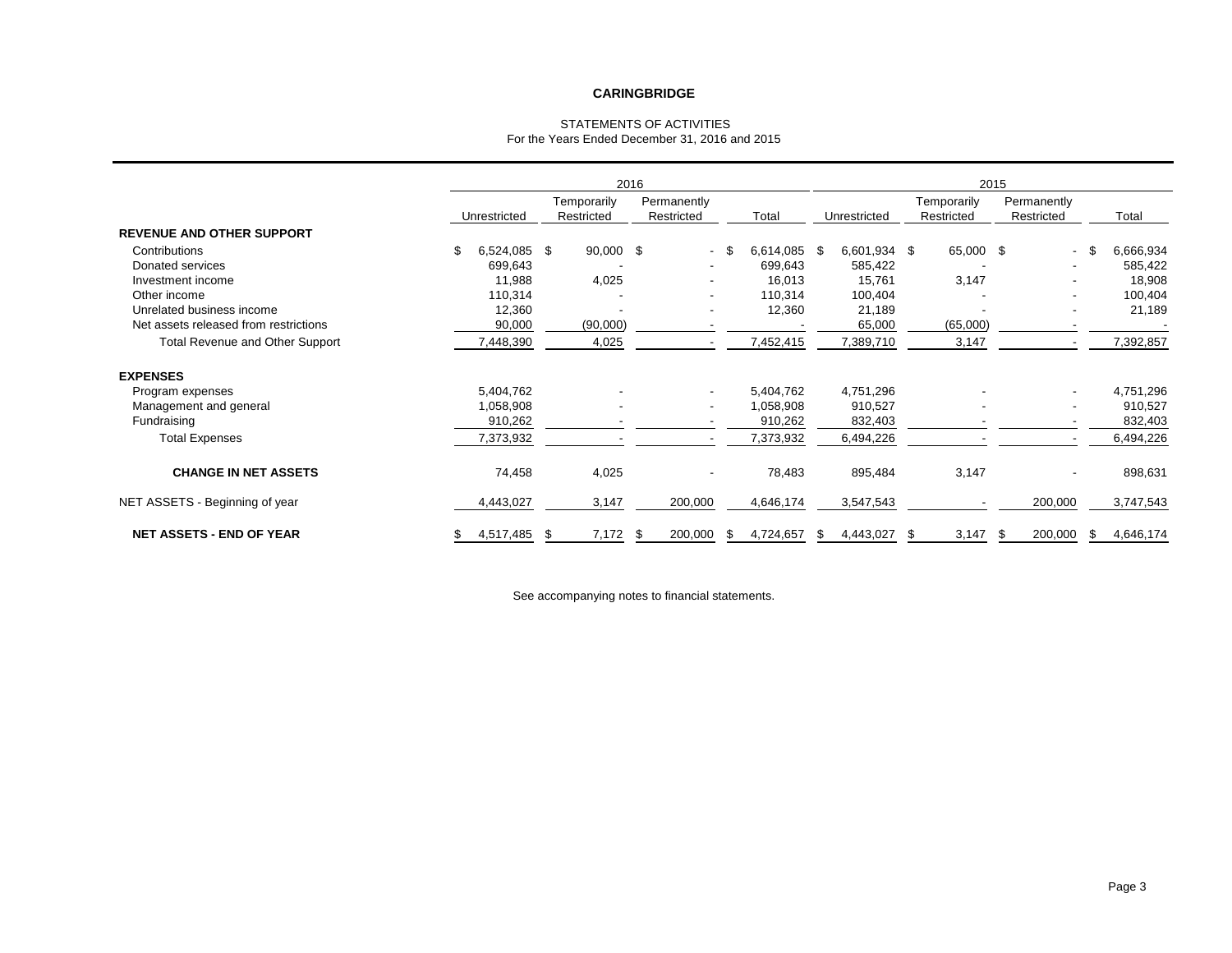#### For the Years Ended December 31, 2016 and 2015 STATEMENTS OF FUNCTIONAL EXPENSES

|                                             |     |           |      |                | 2016 |             |      |           |      |           |                | 2015 |             |    |           |
|---------------------------------------------|-----|-----------|------|----------------|------|-------------|------|-----------|------|-----------|----------------|------|-------------|----|-----------|
|                                             |     |           |      | Management     |      |             |      |           |      |           | Management     |      |             |    |           |
|                                             |     | Program   |      | and<br>General |      | Fundraising |      | Total     |      | Program   | and<br>General |      | Fundraising |    | Total     |
|                                             |     |           |      |                |      |             |      |           |      |           |                |      |             |    |           |
| Salaries and wages                          | \$. | 2,518,191 | - \$ | 332,202 \$     |      | 394,009     | \$   | 3,244,402 | - \$ | 2,176,813 | \$<br>331,421  | -\$  | 325,844     | \$ | 2,834,078 |
| Payroll taxes and employee benefits expense |     | 503,266   |      | 90,684         |      | 79,897      |      | 673,847   |      | 442,815   | 38,757         |      | 71,828      |    | 553,400   |
| <b>Total Salaries and Related Expenses</b>  |     | 3,021,457 |      | 422,886        |      | 473,906     |      | 3,918,249 |      | 2,619,628 | 370.178        |      | 397,672     |    | 3,387,478 |
| Professional fees                           |     |           |      | 65,148         |      |             |      | 65,148    |      |           | 60,956         |      |             |    | 60,956    |
| Website development and support             |     | 468,919   |      | 2,140          |      | 71,800      |      | 542,859   |      | 404,129   | 1,426          |      | 51,450      |    | 457,005   |
| Contracted services                         |     | 442,247   |      | 217,444        |      | 31.150      |      | 690,841   |      | 83,248    | 93,338         |      | 33,700      |    | 210,286   |
| Outreach programs                           |     | 812,887   |      | 6,840          |      | 20,680      |      | 840,407   |      | 959,641   | 6,613          |      | 49,026      |    | 1,015,280 |
| Fundraising expense                         |     |           |      |                |      | 69,500      |      | 69,500    |      |           |                |      | 67,145      |    | 67,145    |
| Service materials                           |     | 2,786     |      | 213            |      | 49,436      |      | 52,435    |      | 4,840     | 61             |      | 45,183      |    | 50,084    |
| Travel expenses                             |     | 9,809     |      | 8,449          |      | 11,118      |      | 29,376    |      | 8,632     | 12,424         |      | 5,502       |    | 26,558    |
| Insurance                                   |     | 24,867    |      | 3,280          |      | 3,891       |      | 32,038    |      | 22,505    | 3,426          |      | 3,369       |    | 29,300    |
| Licenses and permits                        |     |           |      | 17,423         |      | 8,500       |      | 25,923    |      |           | 18,249         |      | 8,500       |    | 26,749    |
| Supplies and equipment                      |     | 36,840    |      | 4,860          |      | 5,764       |      | 47,464    |      | 25,882    | 3,941          |      | 3,874       |    | 33,697    |
| Postage and shipping                        |     | 2,067     |      | 5,290          |      | 130,321     |      | 137,678   |      | 4,325     | 8,177          |      | 131,542     |    | 144,044   |
| Telephone                                   |     | 6.731     |      | 888            |      | 1,053       |      | 8,672     |      | 6,389     | 973            |      | 956         |    | 8,318     |
| Depreciation and amortization               |     | 388,795   |      | 3,228          |      | 3,829       |      | 395,852   |      | 405,496   | 3,622          |      | 3,561       |    | 412,679   |
| Occupancy                                   |     | 186,153   |      | 24,557         |      | 29,126      |      | 239.836   |      | 206,581   | 31,452         |      | 30,923      |    | 268,956   |
| Donation credit card fees                   |     |           |      | 268,189        |      |             |      | 268,189   |      |           | 292,160        |      |             |    | 292,160   |
| <b>Miscellaneous</b>                        |     | 1,204     |      | 8,073          |      | 188         |      | 9,465     |      |           | 3,531          |      |             |    | 3,531     |
| <b>TOTAL EXPENSES</b>                       | \$. | 5,404,762 | - \$ | 1,058,908      | -S   | 910,262     | - \$ | 7,373,932 | £.   | 4.751.296 | \$<br>910,527  | S    | 832,403     | S  | 6,494,226 |

See accompanying notes to financial statements.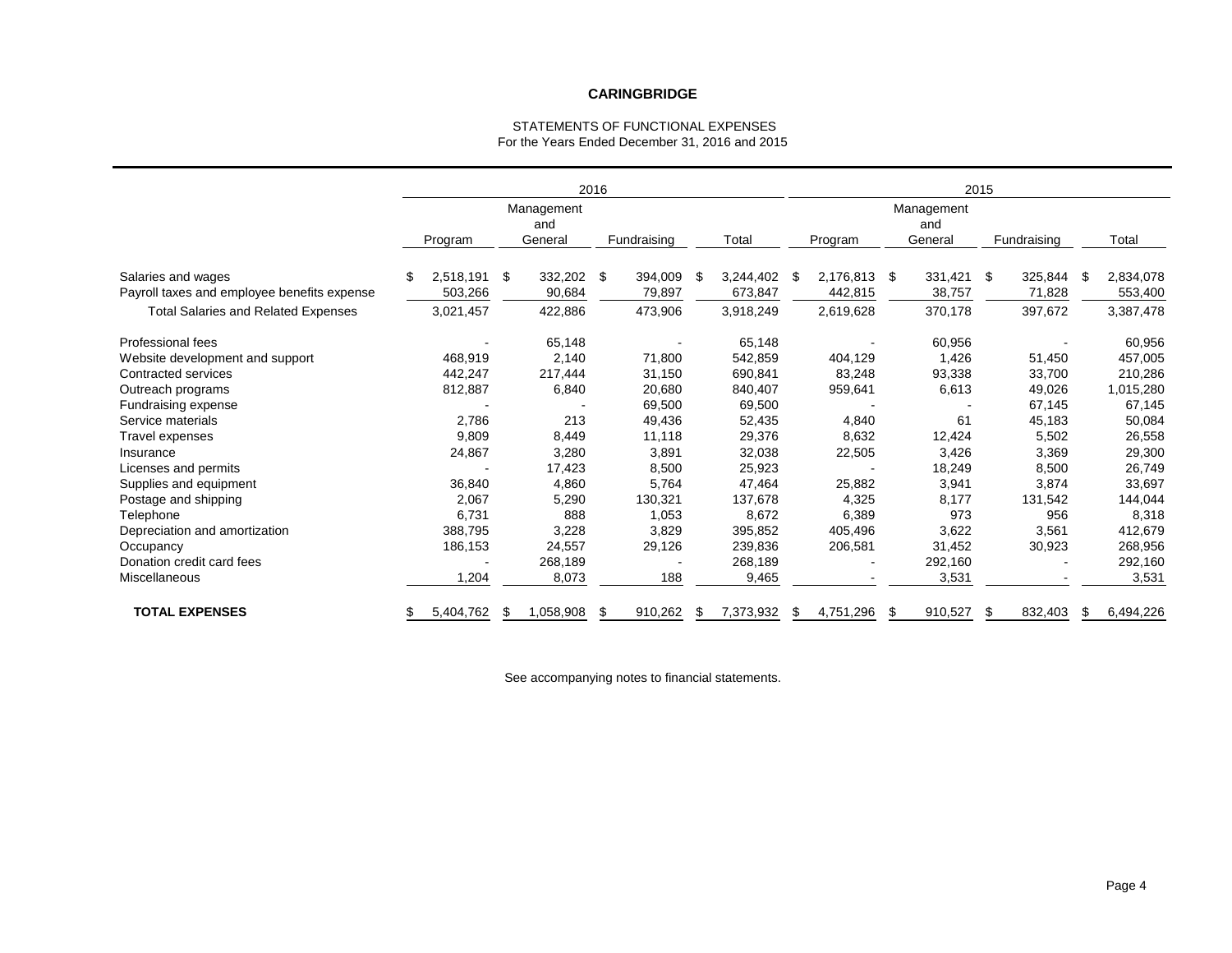# STATEMENTS OF CASH FLOWS

For the Years Ended December 31, 2016 and 2015

|                                                                              | 2016            |    | 2015       |
|------------------------------------------------------------------------------|-----------------|----|------------|
| <b>CASH FLOWS FROM OPERATING ACTIVITIES</b>                                  |                 |    |            |
| Change in net assets                                                         | \$<br>78,483    | \$ | 898,631    |
| Adjustments to reconcile change in net assets to net cash flows from         |                 |    |            |
| Depreciation and amortization                                                | 395,852         |    | 412,679    |
| Loss (gain) on disposal of fixed assets                                      | 1,551           |    | (1, 350)   |
| Amortization of deferred leasehold improvements                              | (11, 973)       |    |            |
| Restricted contributions for the purchase of property and equipment          | (90,000)        |    |            |
| Unrealized loss on investments                                               | 3,916           |    | 2,782      |
| Unrealized loss on endowment investments                                     | 15,741          |    | 10,356     |
| Changes in assets and liabilities:                                           |                 |    |            |
| Inventory                                                                    | 1,009           |    | 84         |
| Prepaid expenses and other assets                                            | 45,920          |    | 78,454     |
| Accounts payable                                                             | (93, 284)       |    | 112,806    |
| Accrued expenses                                                             | 103,566         |    | (112, 107) |
| Net cash flows from operating activities                                     | 450,781         |    | 1,402,335  |
| <b>CASH FLOWS FROM INVESTING ACTIVITIES</b>                                  |                 |    |            |
| Purchases of investments                                                     | (129, 420)      |    | (28, 656)  |
| Purchases of fixed assets                                                    | (602, 831)      |    | (40, 547)  |
| Proceeds from sale of fixed assets                                           | 1,800           |    | 1,350      |
| Net cash flows from investing activities                                     | (730, 451)      |    | (67, 853)  |
| <b>CASH FLOWS FROM FINANCING ACTIVITIES</b>                                  |                 |    |            |
| Restricted contributions received for the purchase of property and equipment | 90,000          |    |            |
| Payments on capital lease liability                                          | (18, 396)       |    |            |
| Net cash flows from financing activities                                     | 71,604          |    |            |
| Net Change in Cash and Cash Equivalents                                      | (208,066)       |    | 1,334,482  |
| CASH AND CASH EQUIVALENTS - Beginning of year                                | 3,729,358       |    | 2,394,876  |
| <b>CASH AND CASH EQUIVALENTS - END OF YEAR</b>                               | \$<br>3,521,292 | \$ | 3,729,358  |
| <b>SUPPLEMENTAL INFORMATION</b>                                              |                 |    |            |
| Property additions included in accounts payable                              | \$<br>1,479     | \$ |            |
| Purchase of fixed assets through capital lease and deferred                  |                 |    |            |
| leasehold improvements                                                       | \$<br>524,321   | \$ |            |

See accompanying notes to financial statements.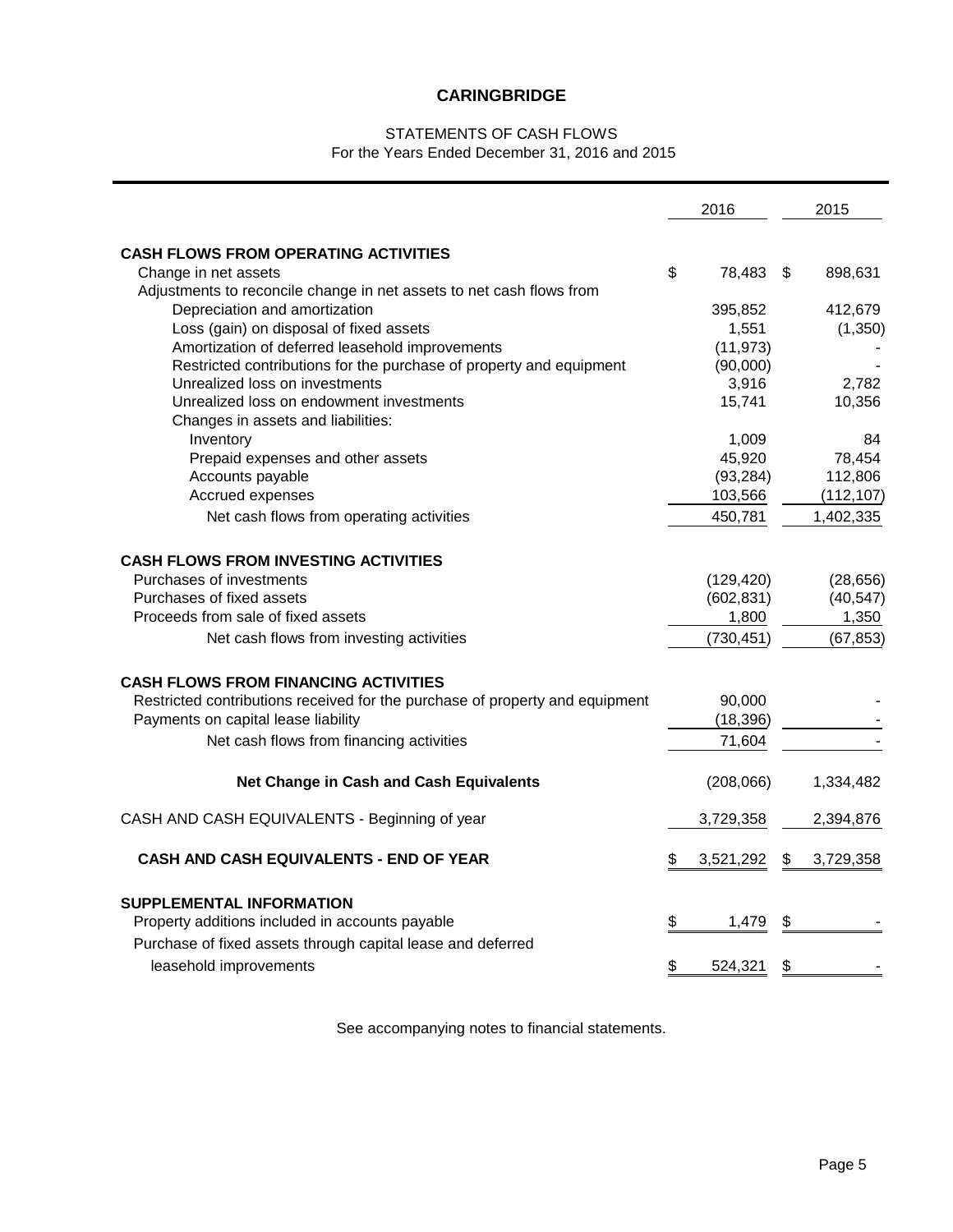### NOTES TO FINANCIAL STATEMENTS As of and for the Years Ended December 31, 2016 and 2015

# **NOTE 1 - Summary of Significant Accounting Policies**

#### *Organization*

CaringBridge (the Organization) is a global nonprofit social network dedicated to helping family and friends communicate with and support loved ones during a health journey. Thanks to our compassionate donors, anyone, anywhere can create a free personal website to easily share updates and receive the love and strength they need from their community during an illness or injury. You can start a free personal website to share important information quickly during any type of health crisis.

Benefits of use:

One Place to Do It All: A free CaringBridge website has all the tools needed to keep family and friends updated during a difficult time. Because CaringBridge is a nonprofit, we put our users' needs first. Through a CaringBridge website you can: share news and updates with everyone at the same time, communicate in a private, ad-free place, activate friends and family and coordinate help, and receive emotional strength and support.

Save Time and Reduce Stress: A health crisis throws everything into chaos. Because your family and friends care, questions and phone calls won't stop and stuff beings to pile up. Your personal CaringBridge website gives you one centralized, private place to share health updates and request the help you need.

Dedicated to Health: A personal CaringBridge website is a place to share health updates, photos and videos with the people who care about your health journey.

Private, Protected and Ad-Free: You're in control of your privacy settings, so your website is as private or public as you want it to be. Your personal data is never sold, and there is no outside advertising, so the focus is always on the health journey, not the latest advertisement.

Coordinate Help: Your family and friends want to know how they can help. This is your place to tell them. Let them know your needs, when you want visitors, hospital or facility information and how to contact you. Link your CaringBridge website with your favorite tools, like a personal fundraiser or calendar. Let CaringBridge serve as the hub of help during a difficult and hectic time.

Since June 7, 1997, more than 675,000 CaringBridge websites have been created. Combined, they have received more than two billions visits. In 2016, 27.2 million people visited CaringBridge to support their family and friends during a health journey. Today, every 6 minutes a new CaringBridge website is created for someone experiencing a health crisis.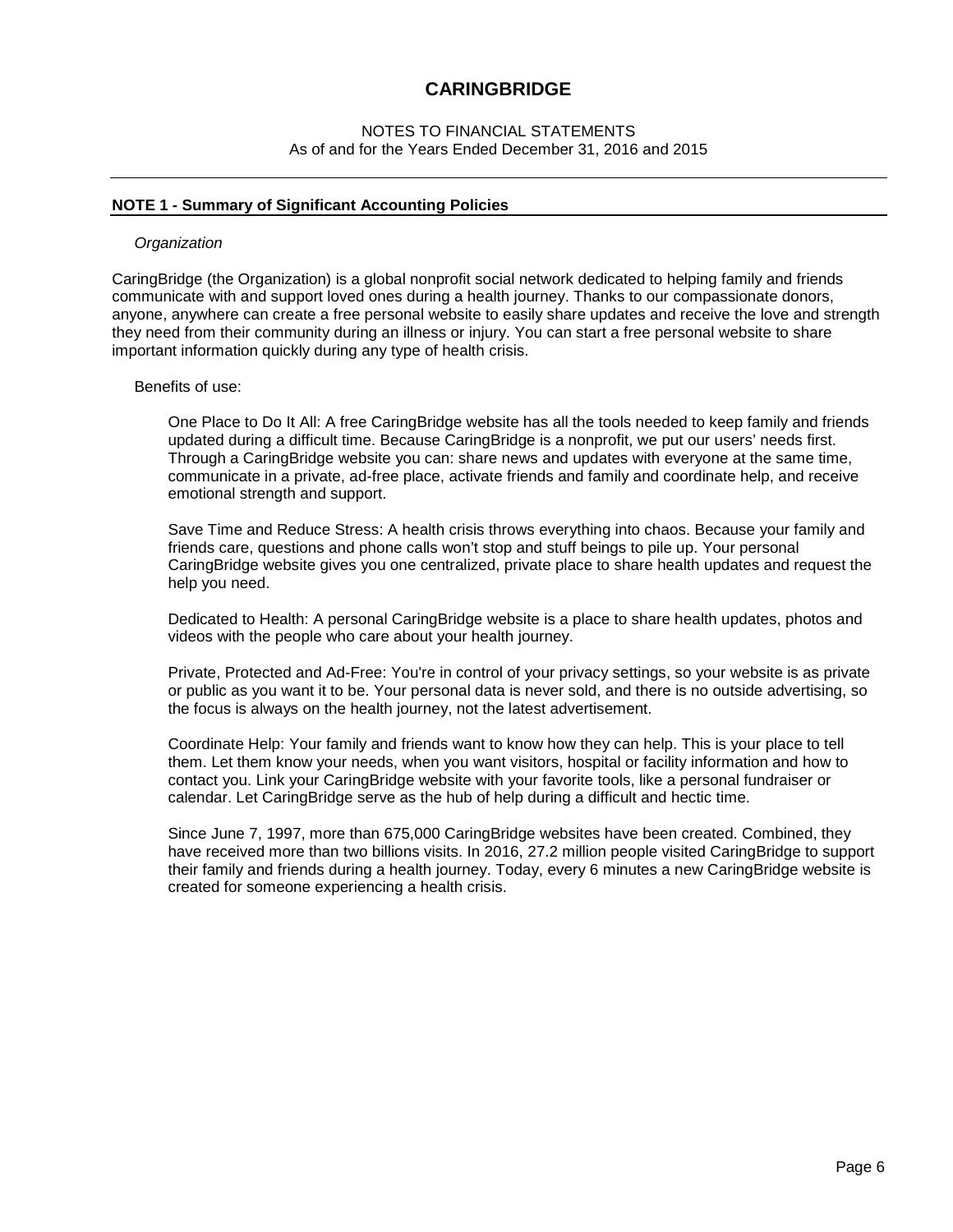### NOTES TO FINANCIAL STATEMENTS As of and for the Years Ended December 31, 2016 and 2015

### **NOTE 1 - Summary of Significant Accounting Policies** (Continued)

#### *Financial Statement Presentation*

For purposes of financial reporting, the Organization classifies resources into three net assets categories pursuant to any donor-imposed restrictions and applicable law. Accordingly, the net assets of the Organization are classified in the accompanying financial statements in the categories that follow:

Unrestricted Net Assets - Net assets that are not subject to donor-imposed stipulations.

Temporarily Restricted Net Assets - Net assets subject to donor-imposed stipulations that either expire by passage of time or can be fulfilled and removed by actions of the Organization pursuant to those stipulations.

Permanently Restricted Net Assets - Net assets subject to donor-imposed stipulations that they be maintained permanently by CaringBridge.

#### *Revenue Recognition*

Revenues from sources other than contributions are generally reported as increases in unrestricted net assets. Expenses are reported as decreases in unrestricted net assets. Gains and losses on investments and other assets or liabilities are reported as increases or decreases in unrestricted net assets unless their use is restricted by explicit donor stipulation or by law.

Contributions are recognized as revenues in the period received and are reported as increases in the appropriate categories of net assets in accordance with donor restrictions. Expirations of temporary restrictions on net assets (i.e., the donor-stipulated purpose has been fulfilled and/or the stipulated time period has elapsed) are reported as net assets released from restrictions between the applicable classes of net assets. Conditional promises to give are not recognized until they become unconditional, that is, when the conditions on which they depend are substantially met.

Donor-restricted contributions whose restrictions are met in the same reporting period are reported as temporarily restricted revenues and released to unrestricted net assets to reflect the expiration of such restrictions.

Donated services and facilities are recognized as contributions in accordance with the accounting guidance if the services (a) create or enhance nonfinancial assets or (b) require specialized skills, and would otherwise be purchased by the Organization.

## *Cash and Cash Equivalents*

CaringBridge defines cash and cash equivalents as highly liquid, short-term investments with a maturity at the date of acquisition of three months or less. Cash in excess of FDIC and similar insurance coverages are subject to the usual banking risks of funds in excess of those limits.

#### *Inventories*

Inventories consist of promotional items and awareness materials. They are valued at cost.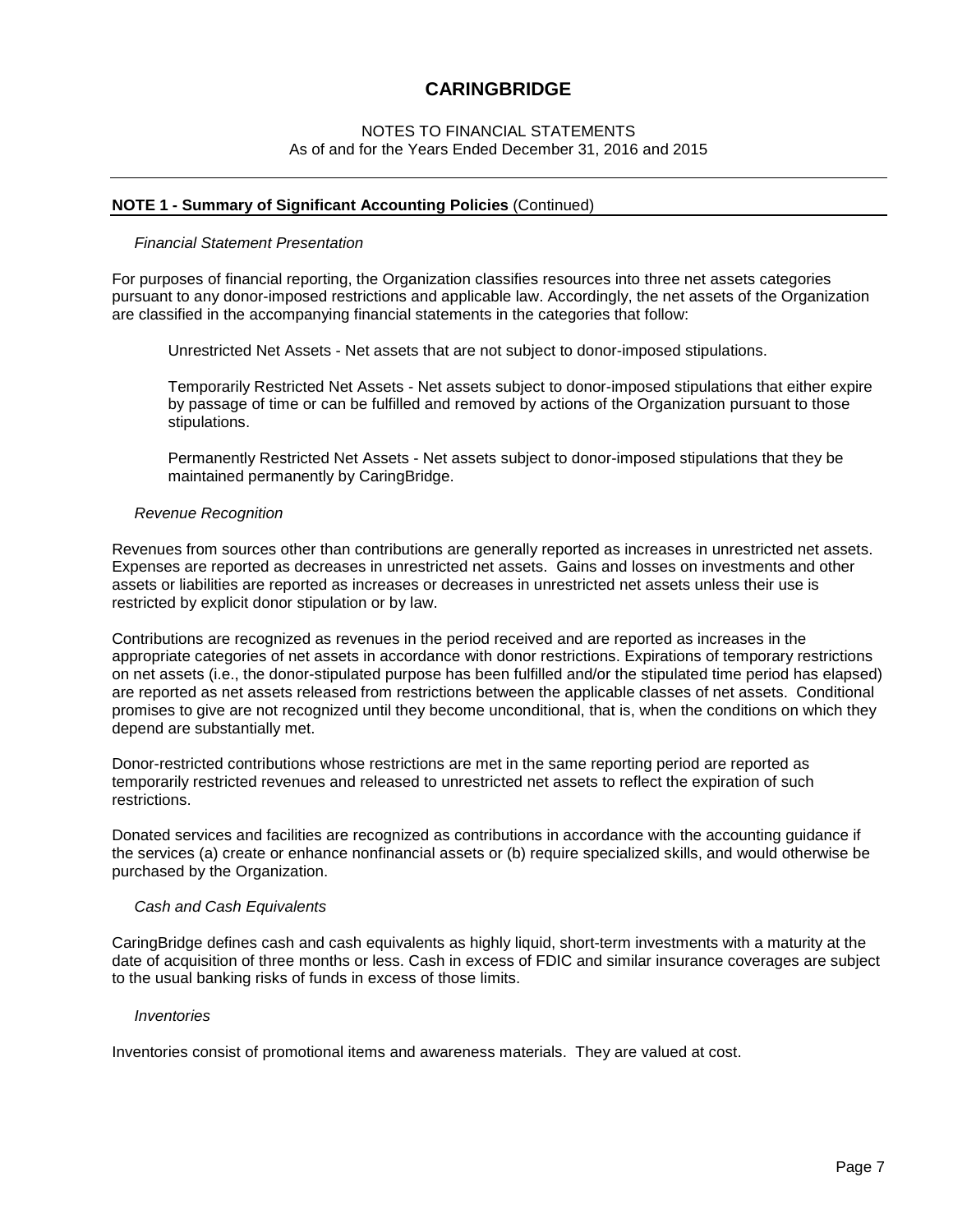### NOTES TO FINANCIAL STATEMENTS As of and for the Years Ended December 31, 2016 and 2015

### **NOTE 1 - Summary of Significant Accounting Policies** (Continued)

#### *Investment and Investment Income Recognition*

The Organization's investments are presented in the financial statements at fair value in accordance with accounting principles generally accepted in the United States of America. Changes in fair value are recorded as unrealized gains (losses). Realized gains (losses) will be recorded upon the sale of the investments. Investment gains pertaining to certain restricted net assets are recorded as temporarily restricted in accordance with the applicable gift instruments. Interest income is recognized under the accrual basis.

Investments are exposed to various risks such as interest rate, market and credit risks. It is reasonably possible that changes in values of investments will occur in the near term and that such changes could materially affect the amounts reported.

#### *Fixed Assets*

Property and equipment purchased are capitalized at cost or in the case of donated equipment, at estimated market value on the date of the gift. Depreciation is computed using the straight-line method over the estimated useful lives of the assets (three years for the website and mobile phone applications and three to seven years for furniture and equipment). Leasehold improvements are being amortized over the shorter of the expected life of the asset or the period of the lease. The Organization capitalizes additions in excess of \$500.

Website development costs are capitalized if they significantly enhance the capability or capacity of CaringBridge's website. Mobile phone application costs are capitalized for new platforms and for enhancements that significantly upgrade the capability of the mobile application.

Costs capitalized include external direct costs of materials and services and internal payroll and payroll-related costs. Any costs during the preliminary project stage or related to training or maintenance is expensed as incurred. Capitalization ceases when the projects are substantially complete and ready for their intended use. The capitalization and ongoing assessment of recoverability of development costs requires considerable judgment by management with respect to certain external factors, including, but not limited to, technological and economic feasibility, and estimated economic life.

When the projects are ready for their intended use, the Company amortizes such costs over their estimated useful lives of three years. Estimated amortization expense remaining for the mobile phone applications is \$65,099 for the year ending December 31, 2017. Estimated amortization expense remaining for the 2016 application modernization is \$176,788, \$176,788 and \$103,126 for the years ending December 31, 2017, 2018 and 2019, respectively.

Contributions of fixed assets related to the website are reported as increases in temporarily restricted net assets. Restrictions are considered met and an appropriate amount reclassified to unrestricted net assets, when the asset is placed in service.

#### *Research and Development Costs*

Research and development costs are expensed as incurred. Research and development costs are included in the statements of functional expenses described as website development and support and includes costs expended related to website development and mobile phone application projects which have not met the requirement for capitalization.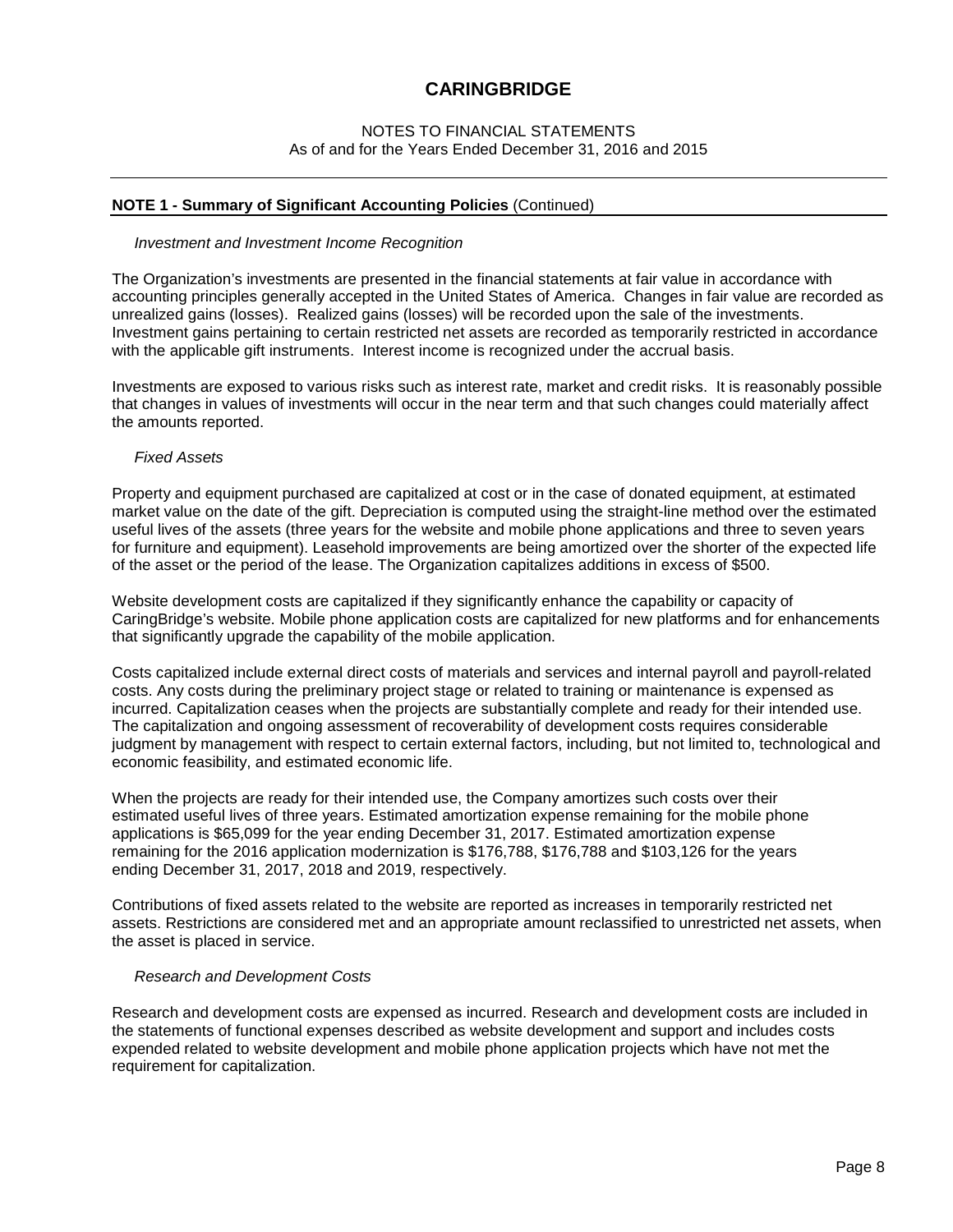## NOTES TO FINANCIAL STATEMENTS As of and for the Years Ended December 31, 2016 and 2015

### **NOTE 1 - Summary of Significant Accounting Policies** (Continued)

#### *Income Tax Status*

The Internal Revenue Service has determined that CaringBridge is exempt from federal income tax under Section 501(c)(3) of the U.S. Internal Revenue Code. It is also exempt from state income tax. However, any unrelated business income may be subject to taxation. For the year ended December 31, 2016, the Organization has recorded unrelated business income tax of \$2,877, which is included in management and general expense on the statement of activities, as a result of revenue generated from arrangements for which the Organization has deemed to be unrelated business activities. There was no unrelated business income tax recorded for the year ended December 31, 2015.

The Organization follows the accounting standards for contingencies in evaluating uncertain tax positions. This guidance prescribes recognition threshold principles for the financial statement recognition of tax positions taken or expected to be taken on a tax return that are not certain to be realized. No liability has been recognized by the Organization for uncertain tax positions as of December, 2016 and 2015. The Organization's tax returns are subject to review and examination by federal and state authorities. Any interest and penalties would be included in income tax expense on the statements of activities.

#### *Functional Expense Allocation*

The costs of providing the programs and other activities have been summarized on a functional basis in the statement of activities. Accordingly, certain costs have been allocated among the programs and supporting services benefited. All expenses are allocated based on an analysis of personnel time and resources utilized for the related activities based on the best estimates of management.

#### *Use of Estimates*

The preparation of financial statements in conformity with accounting principles generally accepted in the United States of America requires management to make estimates and assumptions that affect the reported amounts of assets and liabilities and disclosure of contingent assets and liabilities at the date of the financial statements and the reported amounts of revenues and expenses during the reporting period. Actual results could differ from those estimates. Significant estimates and assumptions include the allocations to the various functional expense categories.

#### *Reclassifications*

Certain amounts appearing in the 2015 financial statements have been reclassified to conform to the 2016 presentation. The reclassifications have no effect on reported amounts of total net assets or change in total net assets.

#### *Recent Accounting Pronouncement*

In August 2016, FASB issued ASU 2016-14, *Not-for-Profit Entities (Topic 958): Presentation of Financial Statements of Not-for-Profit Entities.* The new guidance improves and simplifies the current net asset classification requirements and information presented in financial statements and notes that is useful in assessing a not-for-profit's liquidity, financial performance and cash flows. ASU 2016-14 is effective for fiscal years beginning after December 15, 2017, with early adoption permitted. ASU 2016-14 is to be applied retroactively with transition provisions. The Organization is assessing the impact this standard will have on its financial statements.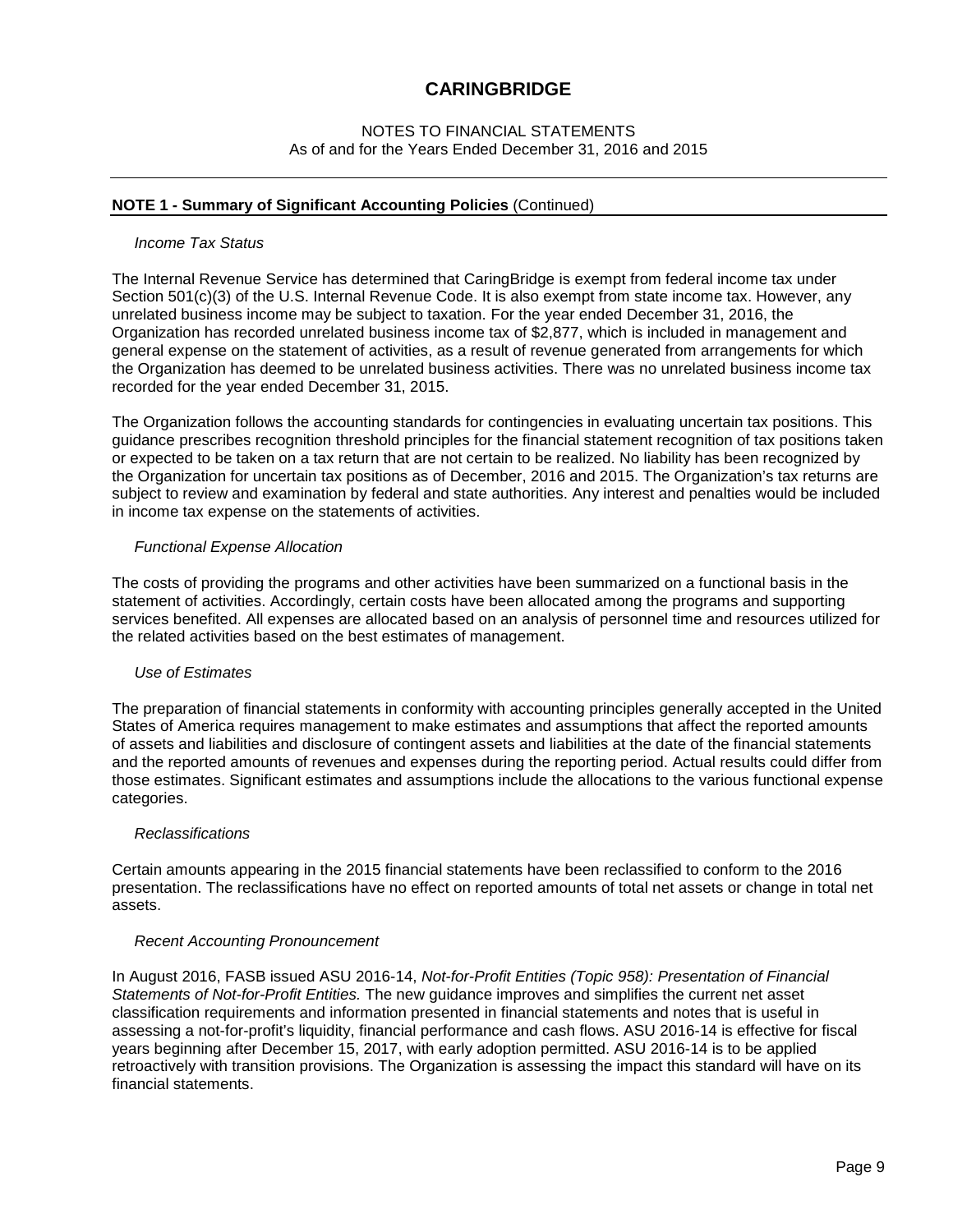# NOTES TO FINANCIAL STATEMENTS As of and for the Years Ended December 31, 2016 and 2015

### **NOTE 2 - Fair Value Measurements and Investments**

#### *Fair Value Hierarchy*

Fair value is defined under generally accepted accounting principles as the exchange price that would be received to sell an asset or paid to transfer a liability in the principal or most advantageous market for the assets or liability in an orderly transaction between market participants at the measurement date. Under this guidance, a three-level hierarchy is used for fair value measurements which are based on the transparency of information, such as the pricing source, used in the valuation of an asset or liability as of the measurement date.

Financial instruments measured and reported at fair value are classified and disclosed in one of the following three categories:

- Level 1 Inputs are quoted prices (unadjusted) in active markets for identical assets or liabilities. Level 1 assets include investments in corporate bonds, Treasury securities, government securities, and money market funds for which quoted prices are readily available.
- Level 2 Inputs are other than quoted prices included in Level 1 that are observable for the asset or liability, either directly or indirectly. This includes quoted prices for similar assets or liabilities in active markets, quoted prices for identical or similar assets or liabilities in markets that are not active, inputs other than quoted prices that are observable for the asset or liability, or inputs that are derived principally from or corroborated by observable market data.
- Level 3 Inputs are unobservable for the asset or liability. Unobservable inputs reflect the reporting entity's own assumptions about the assumptions that market participants would use in pricing the asset or liability developed based on the best information available in the circumstances.

In certain cases, the inputs used to measure fair value may fall into different levels of the fair value hierarchy. In such cases, the level in the fair value hierarchy within which the fair value measurement in its entirety falls has been determined based on the lowest level input this is significant to the fair value measurement in its entirely. The assessment of the significance of a particular input to the fair value measurement in its entirety requires judgment and considers factors specific to the asset.

While the Organization believes its valuation methods are appropriate and consistent with other market participants, the use of different methodologies or assumptions to determine the fair value of certain financial instruments could result in a different estimate of fair value at the reporting date.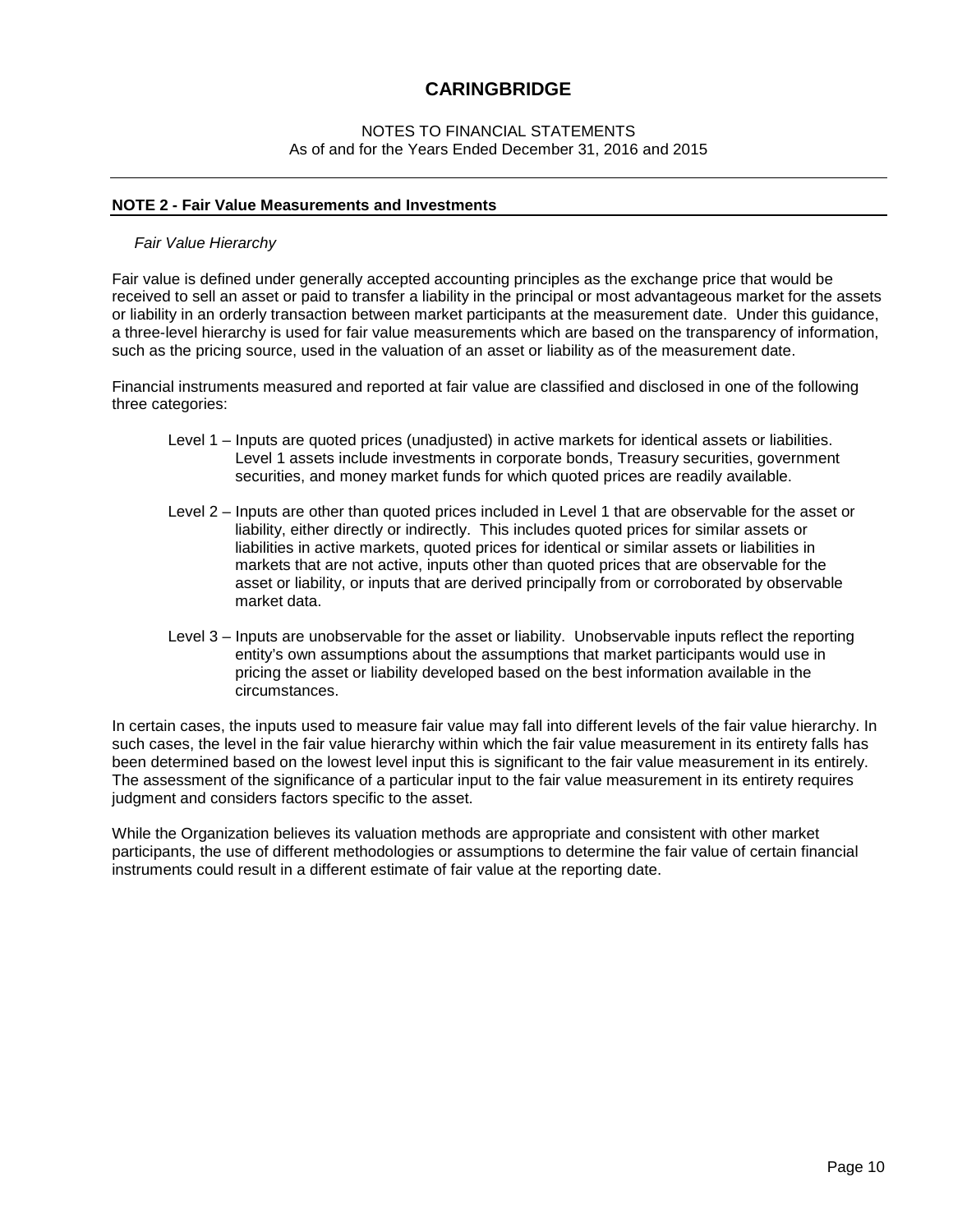# NOTES TO FINANCIAL STATEMENTS As of and for the Years Ended December 31, 2016 and 2015

## **NOTE 2 - Fair Value Measurements and Investments** (Continued)

The following table presents information about the Organization's assets measured at fair value on a recurring basis as of December 31, 2016 based upon the three-tier hierarchy:

|                                      | Level 1       | Level 2 | Level 3 | Total         |
|--------------------------------------|---------------|---------|---------|---------------|
| <b>ASSETS</b>                        |               |         |         |               |
| Investments <sup>(1)</sup>           |               |         |         |               |
| Corporate bonds                      | \$<br>439,164 | \$<br>۰ | \$<br>۰ | \$<br>439,165 |
| <b>Treasury securities</b>           | 21,434        |         |         | 21,434        |
| Government securities                | 60,140        |         |         | 60,140        |
| Money market                         | 79,517        |         |         | 79,517        |
| Endowment Investments <sup>(1)</sup> |               |         |         |               |
| Corporate bonds                      | 124,532       | -       |         | 124,532       |
| Money market                         | 5,928         |         |         | 5,928         |
| Total                                | 730,715       |         | ۰       | 730,716       |

 $(1)$  Excluded from the table above are certificates of deposits of \$18,309 and \$76,712 which are recorded in investments and endowment investments, respectively, on the statement of financial position as of December 31, 2016.

The following table presents information about the Organization's assets measured at fair value on a recurring basis as of December 31, 2015 based upon the three-tier hierarchy:

|                                      | Level 1 |         | Level 2 |    | Level 3 |   | Total   |
|--------------------------------------|---------|---------|---------|----|---------|---|---------|
| <b>ASSETS</b>                        |         |         |         |    |         |   |         |
| Investments <sup>(1)</sup>           |         |         |         |    |         |   |         |
| Corporate bonds                      |         | 336,198 | \$<br>۰ | \$ |         | S | 336,198 |
| Money market                         |         | 93,197  | ۰       |    |         |   | 93,197  |
| Endowment Investments <sup>(1)</sup> |         |         |         |    |         |   |         |
| Corporate bonds                      |         | 75,636  | -       |    |         |   | 75,636  |
| Money market                         |         | 50,094  | -       |    |         |   | 50,094  |
| Total                                |         | 555,125 | ۰       | \$ |         |   | 555,125 |

 $(1)$  Excluded from the table above are certificates of deposits of \$83,431 and \$77,417 which are recorded in investments and endowment investments, respectively, on the statement of financial position as of December 31, 2015.

Investment Income for the years ending December 31, 2016 and 2015 was as follows:

|                                                                     |   | 2016               | 2015                |
|---------------------------------------------------------------------|---|--------------------|---------------------|
| Interest, dividends and realized gains<br>Unrealized gains (losses) |   | 35.670<br>(19.657) | 32.046<br>(13, 138) |
| Total investment income                                             | S | 16.013             | 18,908              |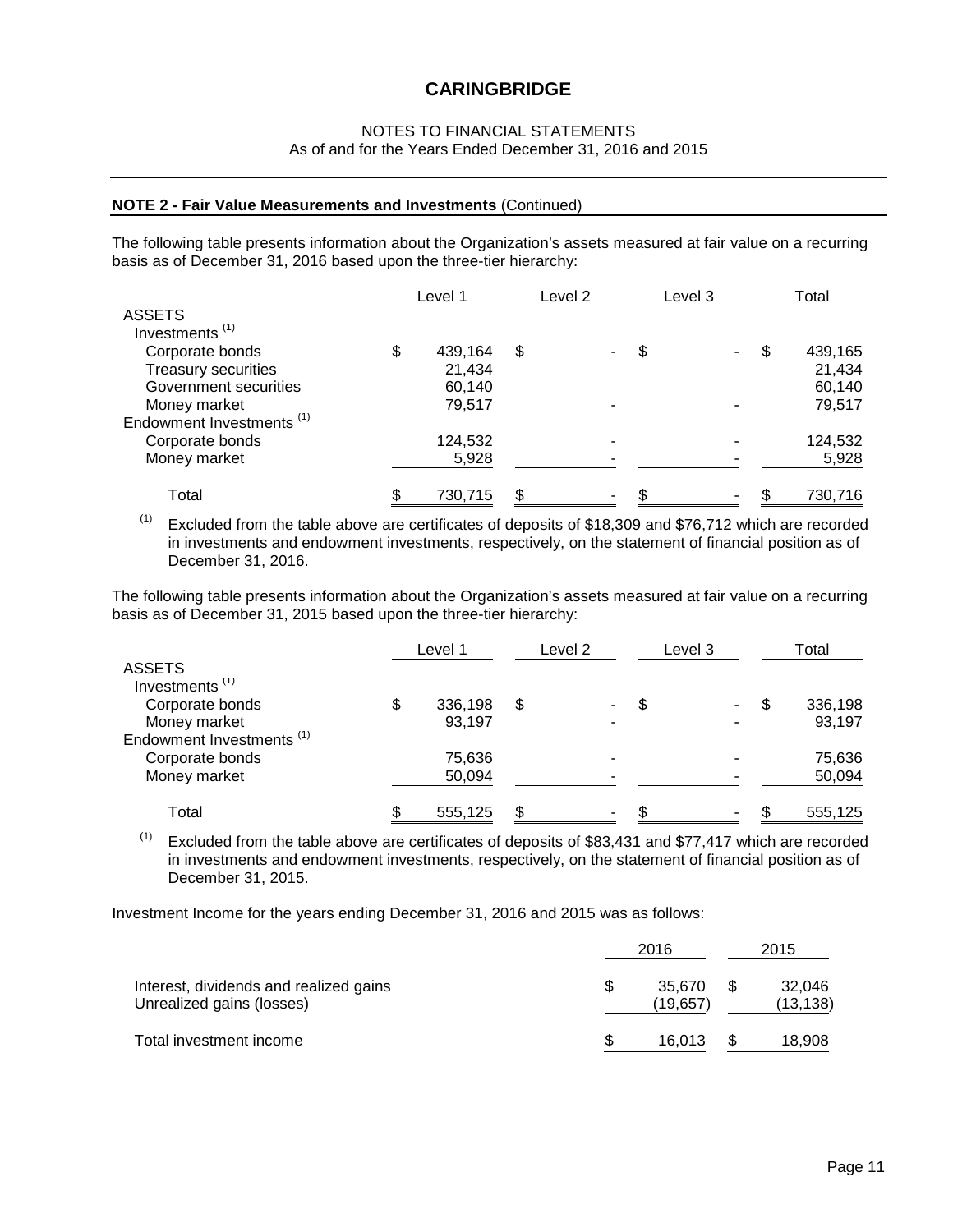## NOTES TO FINANCIAL STATEMENTS As of and for the Years Ended December 31, 2016 and 2015

## **NOTE 3 - Lease Commitments**

### **Office Leases**

On August 23, 2016, CaringBridge signed an operating lease for office space. The lease is a 63-month lease with escalating payments with the first three months free. Rental expense is recognized on a straight-line basis over the life of the lease. Rent expense for the years ended December 31, 2016 and 2015 under this lease (and the Organization's previous office space lease) was \$235,646 and \$268,956, respectively.

The difference between the amount paid and the amount expensed are included in accrued expenses at yearend. Future minimum lease payments under the lease are as follows:

|                          | Future<br>Minimum<br>Rental<br>Payments |  |
|--------------------------|-----------------------------------------|--|
| Year ending December 31: |                                         |  |
| 2017                     | \$<br>125,724                           |  |
| 2018                     | 142,313                                 |  |
| 2019                     | 147,551                                 |  |
| 2020                     | 152,789                                 |  |
| 2021                     | 158,028                                 |  |
| 2022                     | 13,533                                  |  |
| Total                    | ደ<br>739,938                            |  |

# **Capital Lease**

During 2016, CaringBridge entered into a capital lease for office furniture. The asset is included in furniture and equipment as follows at December 31:

| Furniture and equipment<br>Less: Accumulated amortization | 147.167<br>(4,906) |
|-----------------------------------------------------------|--------------------|
| Total                                                     | 142.261            |

The furniture lease requires 24 monthly payments of \$6,132 with 0% interest. Future lease payments under this lease are as follows:

| Year ending December 31: |         |
|--------------------------|---------|
| 2017                     | 73,582  |
| 2018                     | 55,189  |
| Total                    | 128,771 |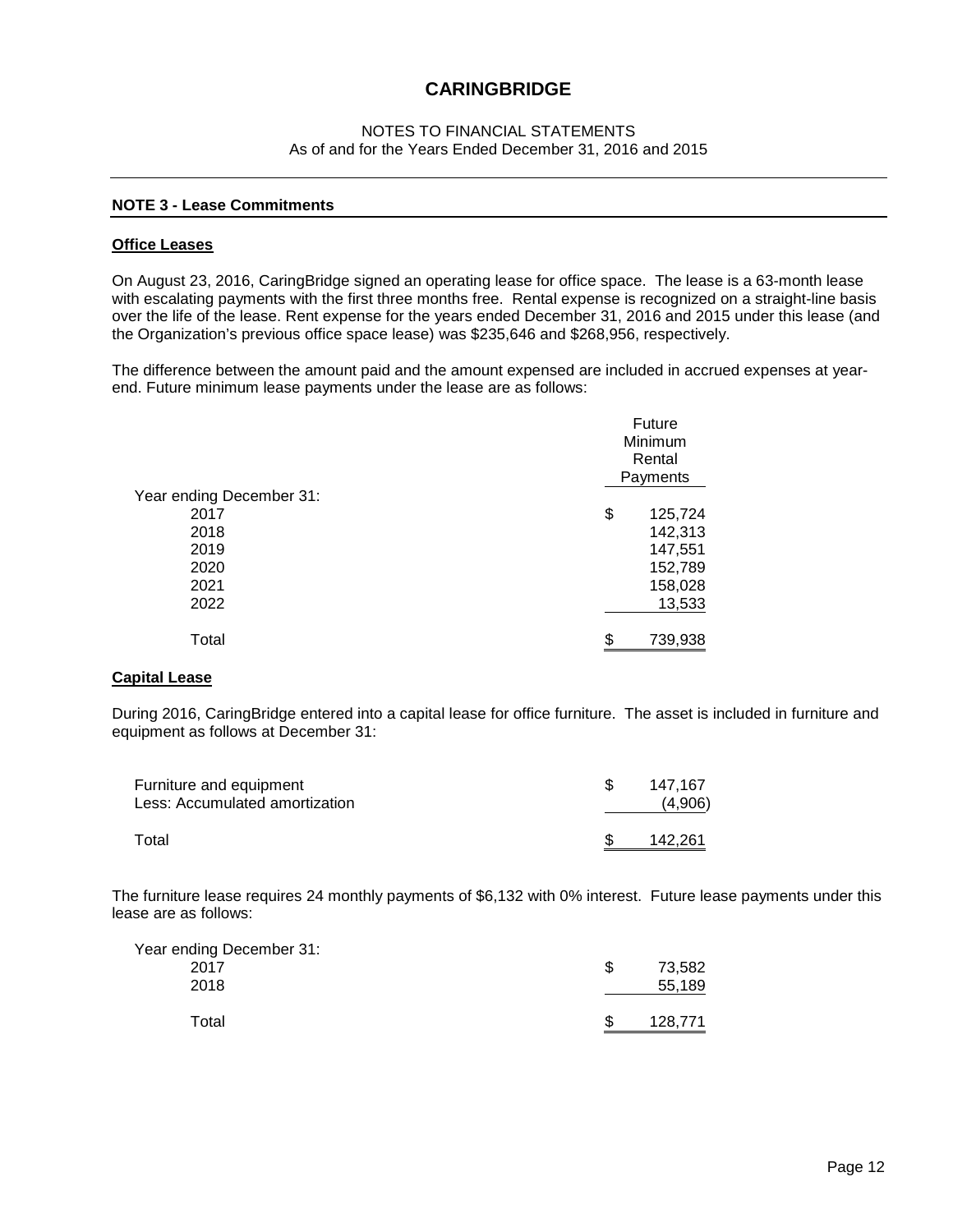## NOTES TO FINANCIAL STATEMENTS As of and for the Years Ended December 31, 2016 and 2015

# **NOTE 4 - In-Kind Contributions**

CaringBridge records in-kind contributions at fair value at the date of donation. The fair value of these services has been recorded as contribution revenue on the statement of activities and in the related expense account on the statements of activities or in fixed assets on the balance sheet if the useful life of the contributed asset is greater than one year. In-kind contributions consisted of the following during the years ended December 31, 2016 and 2015, respectively:

|                               | 2016 |            |  | 2015    |
|-------------------------------|------|------------|--|---------|
| Donated professional services |      | 699,643 \$ |  | 585,422 |

### **NOTE 5 - Net Assets**

Temporarily restricted donations received in 2016 and 2015 of \$90,000 and \$65,000, respectively, related to the transformation of the Organization's website and healing research. Temporarily restricted net assets for the transformation of the Organizations' website of \$90,000 and \$55,000 were released from restriction in 2016 and 2015, respectively. Temporarily restricted net assets for healing research of \$10,000 were released from restricted net assets in 2015.

A permanently restricted donation was received during 2011 in the amount of \$200,000 for the establishment of an endowment. See Note 6.

# **NOTE 6 - Endowment Funds**

As required by generally accepted accounting principles, net assets associated with the Organization's endowment funds are classified and reported based on the existence or absence of donor imposed restrictions.

#### *Interpretation of Relevant Law*

The Organization's Board of Directors has interpreted the Uniform Prudent Management of Institutional Funds Act (UPMIFA) as requiring the preservation of the fair value of the original gift as of the gift date of the donorrestricted endowment funds absent explicit donor stipulations to the contrary.

As a result of this interpretation, the Organization classifies as permanently restricted net assets (a) the original value of gifts donated to the permanent endowment, (b) the original value of subsequent gifts to the permanent endowment, and (c) accumulations to the permanent endowment made in accordance with the direction of the applicable donor gift instrument at the time the accumulation is added to the fund.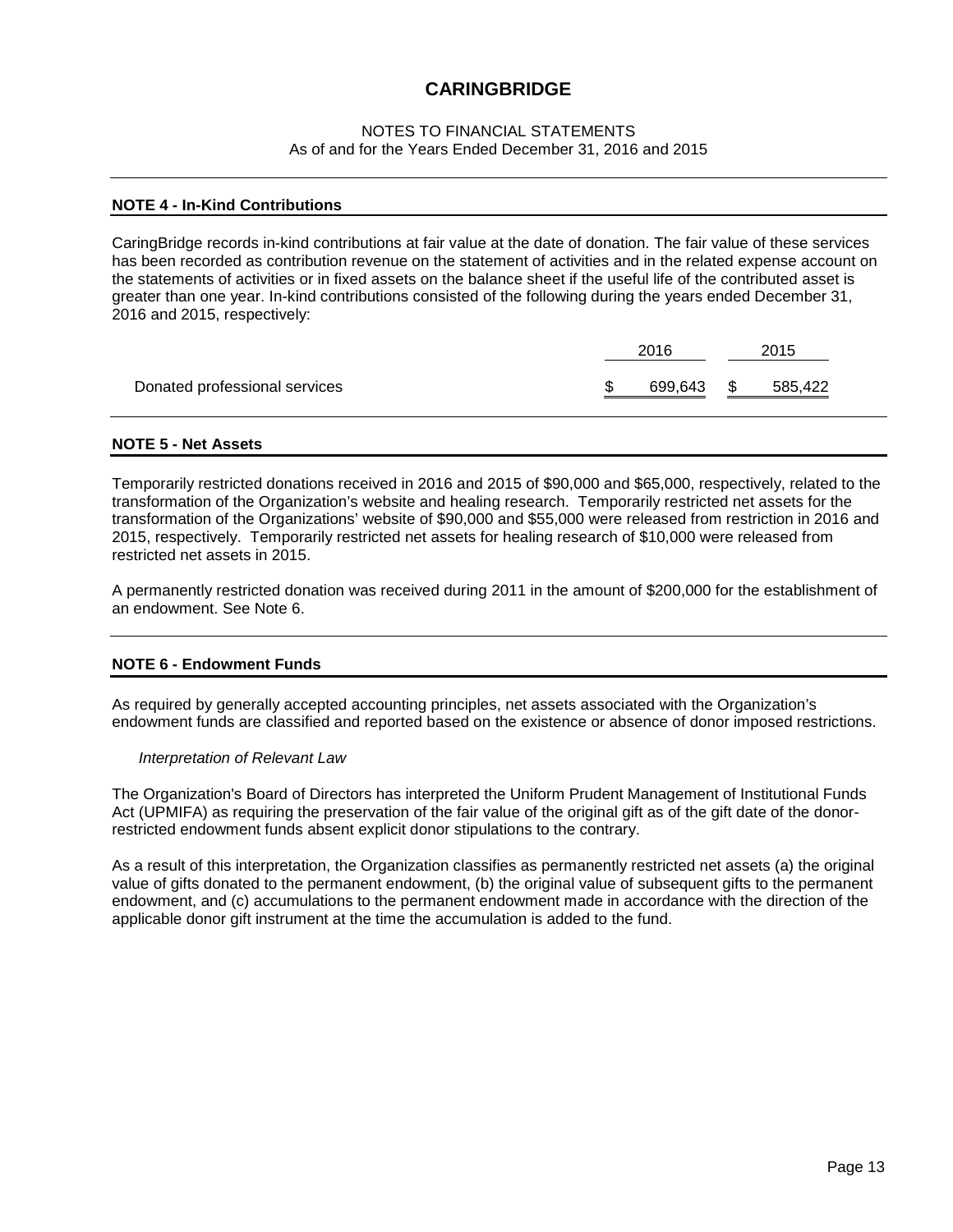# NOTES TO FINANCIAL STATEMENTS As of and for the Years Ended December 31, 2016 and 2015

# **NOTE 6 - Endowment Funds** (Continued)

The remaining portion of the donor-restricted endowment fund that is not classified in permanently restricted net assets is classified as temporarily restricted net assets until those amounts are appropriated for expenditure by the Organization in a manner consistent with the standard of prudence prescribed by UPMIFA. In accordance with UPMIFA, the Organization considers the following factors in making a determination to appropriate or accumulate donor-restricted endowment funds:

- (1) The duration and preservation of the fund
- (2) The purposes of the Organization and the donor-restricted endowment fund
- (3) General economic conditions
- (4) The possible effect of inflation and deflation
- (5) The expected total return from income and the appreciation of investments
- (6) Other resources of the Organization
- (7) The investment policies of the Organization

# *Return Objectives and Risk Parameters*

The Organization has adopted investment and spending policies for endowment assets that attempt to minimum risk of investments with certain percent available without penalty. Investments should generate income to support the mission of CaringBridge. The primary investment objectives are to achieve long-term total return, to preserve the principal of the fund by reinvesting income and to produce a consistent stream of investment income.

Endowment assets include those assets of donor-restricted funds that the Organization must hold in perpetuity or for a donor-specified period(s). As of December 31, 2016 and 2015, the Organization had no boarddesignated funds.

# *Strategies Employed for Achieving Objectives*

To satisfy its long-term rate-of-return objectives, the Organization relies on a conservative strategy. The balance of the endowment should be invested in fixed income vehicles. The guiding criteria for the choice of investment vehicle are safety and yield. The guiding criteria for liquidity would be that the spendable amount determined by the Endowment Fund Policy Statement is liquid to be withdrawn in January each year.

# *Spending Policy and How the Investment Objectives Relate to Spending Policy*

The Organization has a policy for appropriating for distribution each year, which must be no less than three percent (3%) and no greater than six percent (6%). The Organization will determine the spendable amount for its endowment funds for the upcoming budget year following the close of the September 30 quarter by calculating the average fair market value of its endowment funds, calculated over twelve quarters ending with the September 30 quarter, and multiplying that average value by the applicable Spending Percentage. In establishing this policy, the Organization considered the long-term expected return on its endowment. Depending on the fund total return, the Organization may not meet a positive growth rate each year based on market conditions. However management has determined this is a conservative and appropriate benchmark for the Organization's intentions related to the growth and preservation of the funds. The Organization will not calculate an annual spendable amount for any fund which, as of September 30, has fallen below 90 percent of the aggregate value of all gifts to that fund. This is consistent with the Organization's objective to maintain the purchasing power of the endowment assets held in perpetuity or for a specified term as well as to provide additional real growth through new gifts and investment return.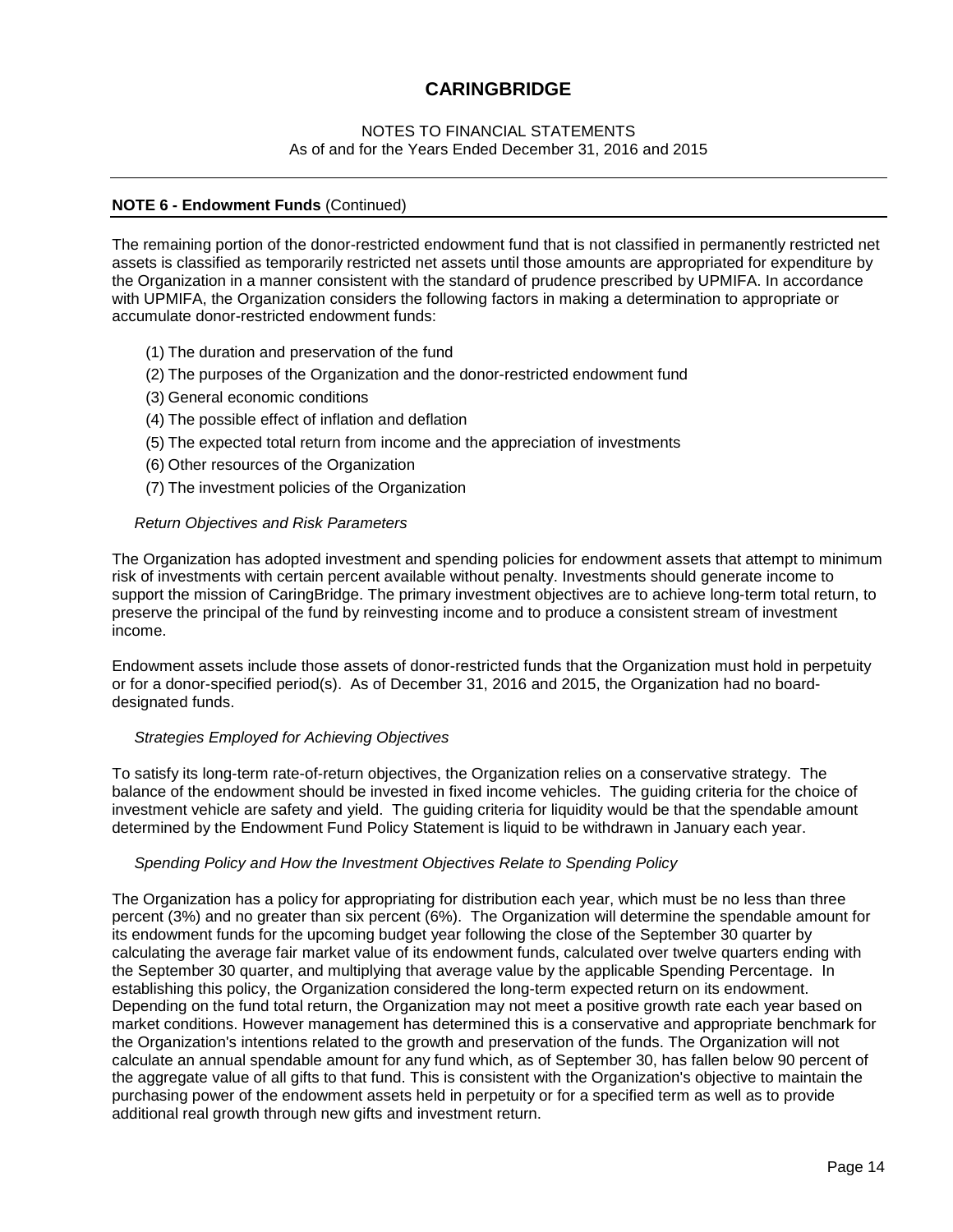# NOTES TO FINANCIAL STATEMENTS As of and for the Years Ended December 31, 2016 and 2015

# **NOTE 6 - Endowment Funds** (Continued)

# *Endowment and Restricted Net Asset Composition by Type of Fund*

|                                                                                     | December 31, 2016            |                           |                              |                        |
|-------------------------------------------------------------------------------------|------------------------------|---------------------------|------------------------------|------------------------|
|                                                                                     | Unrestricted                 | Temporarily<br>Restricted | Permanently<br>Restricted    | Total                  |
| Roger and Hazel Perkins<br><b>Endowment Fund</b>                                    | \$                           | \$<br>7,172               | 200,000<br>\$                | \$<br>207,172          |
|                                                                                     | December 31, 2015            |                           |                              |                        |
|                                                                                     | Unrestricted                 | Temporarily<br>Restricted | Permanently<br>Restricted    | Total                  |
| Roger and Hazel Perkins<br><b>Endowment Fund</b>                                    | \$                           | \$<br>3,147               | \$<br>200,000                | \$<br>203,147          |
| <b>Changes in Endowment Net Assets</b>                                              |                              |                           |                              |                        |
|                                                                                     |                              |                           | Year Ended December 31, 2016 |                        |
|                                                                                     | Unrestricted                 | Temporarily<br>Restricted | Permanently<br>Restricted    | Total                  |
| Endowment, beginning of year<br>Investment income<br>Appropriation for expenditures | \$                           | 3,147<br>4,025            | \$<br>200,000                | 203,147<br>\$<br>4,025 |
| Endowment, end of year                                                              | \$                           | 7,172                     | \$<br>200,000                | \$<br>207,172          |
|                                                                                     | Year Ended December 31, 2015 |                           |                              |                        |
|                                                                                     | Unrestricted                 | Temporarily<br>Restricted | Permanently<br>Restricted    | Total                  |
| Endowment, beginning of year<br>Investment income<br>Appropriation for expenditures | \$<br>(415)<br>415           | \$<br>3,147               | \$<br>200,000                | \$<br>199,585<br>3,562 |
| Endowment, end of year                                                              | \$                           | \$<br>3,147               | \$<br>200,000                | \$<br>203,147          |

*Funds with Deficiencies*

From time to time, the fair value of assets associated with individual donor-restricted endowment funds may fall below the level that the donor or UPMIFA requires the Organization to retain as a fund of perpetual duration. There were no such deficiencies at December 31, 2016 and 2015.